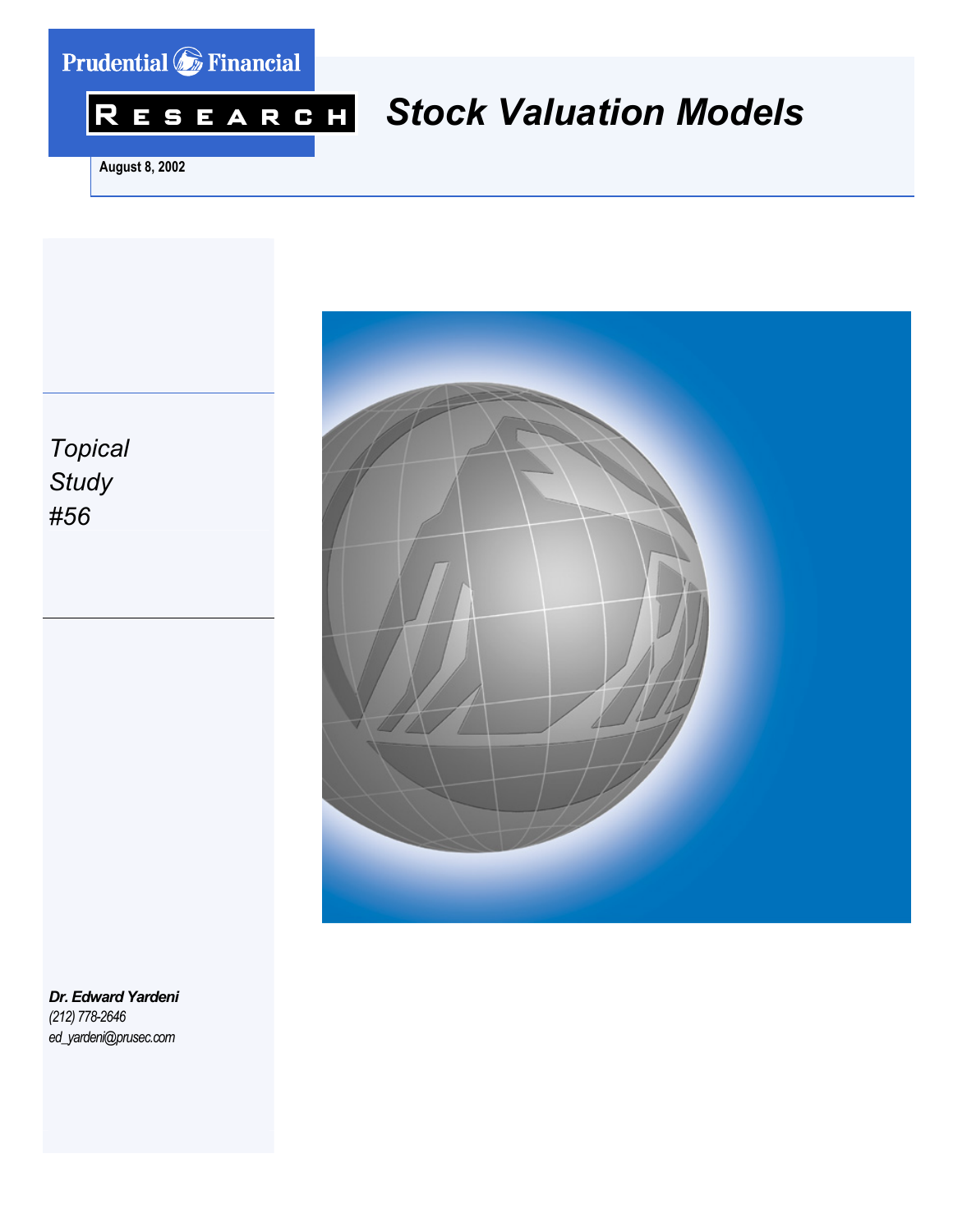

\* Ratio of S&P 500 index to its fair value (12-month forward consensus expected operating earnings per share divided by the ten-year U.S. Treasury bond yield) minus 100. Monthly through March 1994, weekly after. Source: Thomson Financial.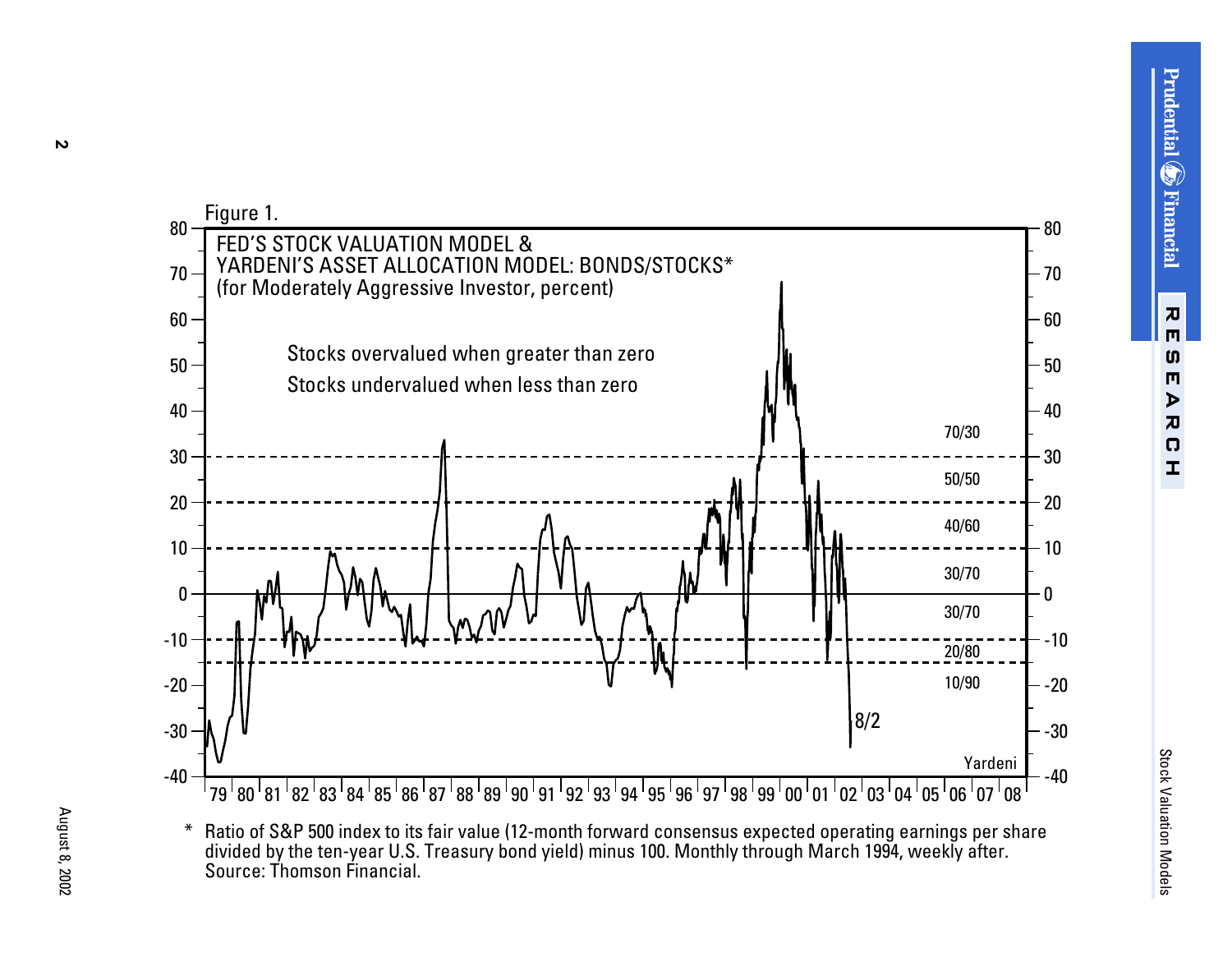### *I. Judging Value*

How can we judge whether stock prices are too high, too low, or just right? Investment strategists are fond of using stock valuation models to do so. Some of these are simple. Some are complex. Data on earnings, dividends, interest rates, and risk are all thrown into these black boxes to derive a "fair value" for the stock market. If the stock market's price index exceeds this number, then the market is overvalued. If it is below fair value, then stocks are undervalued. Presumably, investors should buy when stocks are undervalued, and sell when they are overvalued.

In this topical study, I will examine a simple stock valuation model, which has been quite useful and can also be used as a stocks-versus-bonds asset allocation tool (Figure 1). I started to study the model in 1997, after reading that the folks at the Federal Reserve have been using it. If it is good enough for them, it is good enough for me. I dubbed it the Fed's Stock Valuation Model (FSVM), though no one at the Fed ever officially endorsed it.

The FSVM has caught on since then, partly because I have been updating it on a daily basis on my Website.<sup>1</sup> Barron's frequently mentions it. The cover page of the September 24, 2001, issue observed that the stock market was "the biggest bargain in years." The bullish article, titled "Buyers' Market" and written by Michael Santoli, was entirely based on the FSVM, which showed that stocks were extremely undervalued when the New York Stock Exchange reopened for trading on September 17, 2001.

A model can help us to assess value. But any model is just an attempt to simplify reality, which is always a great deal more complex, random, and unpredictable. Valuation is ultimately a judgment call. Like beauty, it is in the eye of the beholder. It is also a relative concept. There are no absolutes. Stocks are cheap or dear relative to other investment and spending alternatives. A model can always be constructed to explain nearly 100% of what happened in the past. "Dummy variables" can be added to account for one-time unpredictable events or shocks in the past. However, the future is always full of surprises that create "outliers"; i.e., valuations that can't be explained by the model. For investors, these anomalies present both the greatest risks and the greatest rewards.

More specifically, almost everyone's valuation models went on red alert in 1999 and 2000. Stocks were grossly overvalued. With the benefit of hindsight, it was one of the greatest stock market bubbles ever. Investors simply chose to believe that the models were wrong. The pressure to go with the flow of consensus sentiment was so great that some strategists reengineered their models to show that stocks were still relatively attractive. One widely followed pundit simply replaced the bond yield variable with the lower inflation rate variable in his model to accomplish the alchemy of transforming an overvalued market into an undervalued one.

I fought the urge to fiddle with my adopted model. So I repeatedly warned that the market was extremely overvalued. However, I did observe that while investing in a bubble is dangerous, it

 $\overline{a}$ 

www.prudential.com/yardeni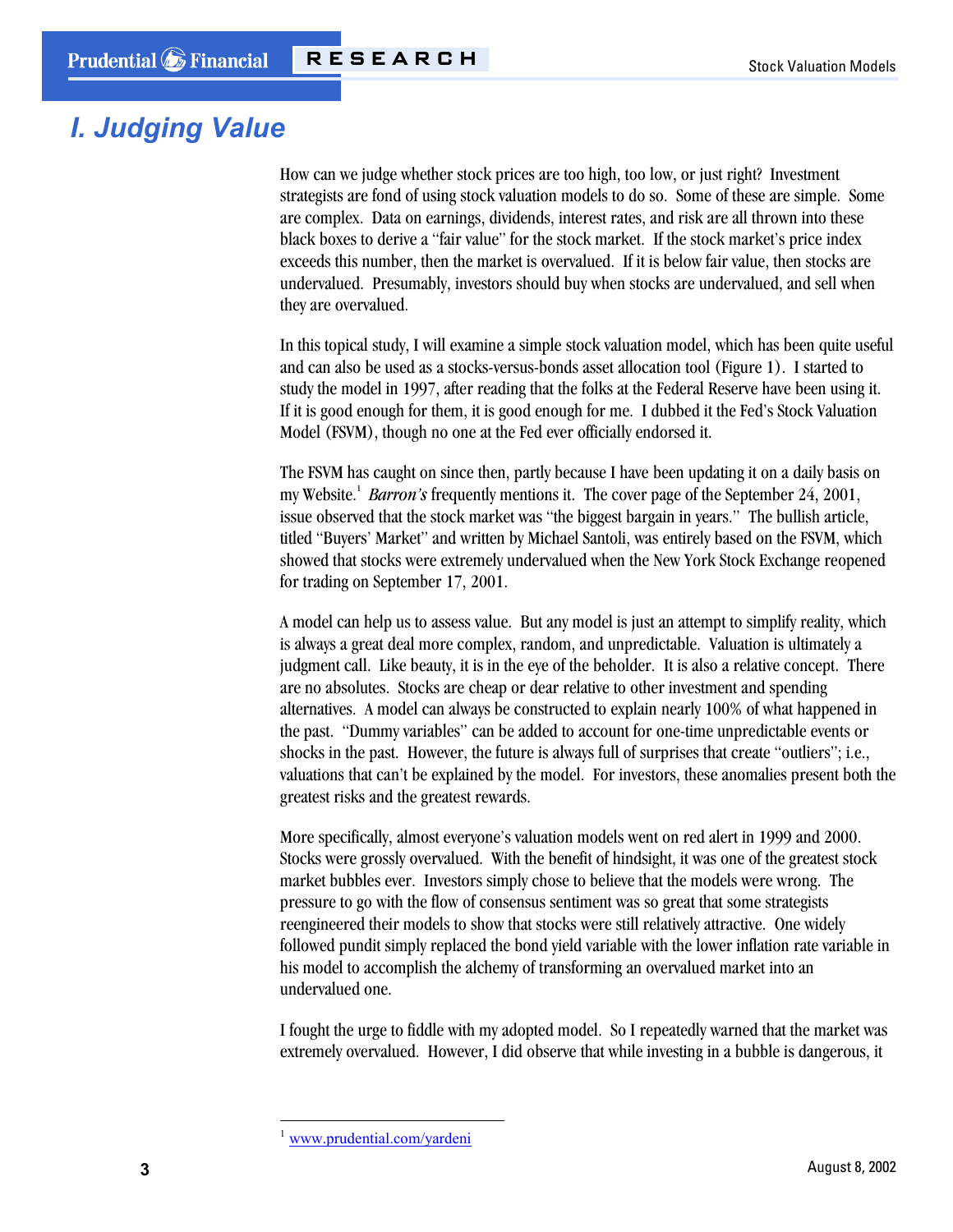I

can be extremely rewarding if you remember to get out just before the bubble bursts.<sup>2</sup> That was easier said than done.

I have to admit that I did fiddle with the simple model to find out if it was missing something as stocks soared well above earnings. This led me to devise an "improved" version of the model: FSVM-2. It convinced me that stocks were priced for perfection as investors increasingly seemed to accept the growing optimism of Wall Street's industry analysts about the long-term prospects for earnings growth. The improved model also demonstrated that investors were giving more weight to these increasingly irrational expectations for earnings in the valuation of stocks! As I will show, analysts have been slashing their long-term earnings growth forecasts since early 2000, and investors are once again giving very little weight to earnings projections beyond the next 12 months.<sup>3</sup>

The question during the summer of 2002 is whether investor sentiment had swung too far from greed to fear. According to the FSVM, stocks were 37% undervalued in late July. This was the most extreme such reading since 1979 and 1980. Despite a huge jump in stock prices at the end of July, the FSVM has become quite controversial. The bears contend that the model is flawed. Stocks are not undervalued at all, in their opinion. Stocks are still overvalued and may fall much lower over the rest of this year and next. Ironically, not too long ago, it was the bulls who declared that stocks were not overvalued, and offered lots of reasons to ignore the FSVM.

I believe that the model is still useful and should not be ignored. Nevertheless, it should be only one of several inputs investors use to assess whether it is a good or bad time to buy stocks. For example, while the FSVM indicated that I should increase my recommended exposure to equities in June and July of this year, I went the other way: I lowered my exposure from 30/70 bonds/stocks to 35/65 for a Moderately Aggressive Investor. For a Moderate Investor, I changed my recommended cash/bonds/stocks allocation from 10/40/50 to 10/50/40. I did so because I concluded that investors might continue to worry about the quality of earnings after WorldCom disclosed on June 26 that the company's earnings for the past several quarters were overstated as a result of fraudulent accounting.

 $2^{2}$  For example, on February 1, 1999, I wrote "I have a deep faith in the wisdom of the public. But it's been shaken by the buying frenzy in the stock market. I like prosperity as much as anyone else does. But the action so far this year has been manic. Of course, manias can be very profitable on the way up. The problem is that it is always very difficult to guess when the bubble is likely to burst. If you get out too early, you feel stupid and poorer. If you stay too long, you feel stupid and poorer. The recent drop in Internet stocks may have been the beginning of the end, or not. For now, I'll go with the flow and conclude that the bubble will inflate some more."

<sup>3</sup> In my *Topical Study #44*, "New, Improved Stock Valuation Model," dated July 26, 1999, I wrote, "My analysis will demonstrate that the market's assumptions about risk, and especially about long-term earnings growth may be unrealistically optimistic, leaving it vulnerable to a big fall….The stock market is clearly priced for perfection. If perpetual prosperity continues uninterrupted, then perhaps the market's exuberant expectations will be realized. I, however, see more potential for disappointment, given the extreme optimism about long-term earnings growth embedded in current market prices."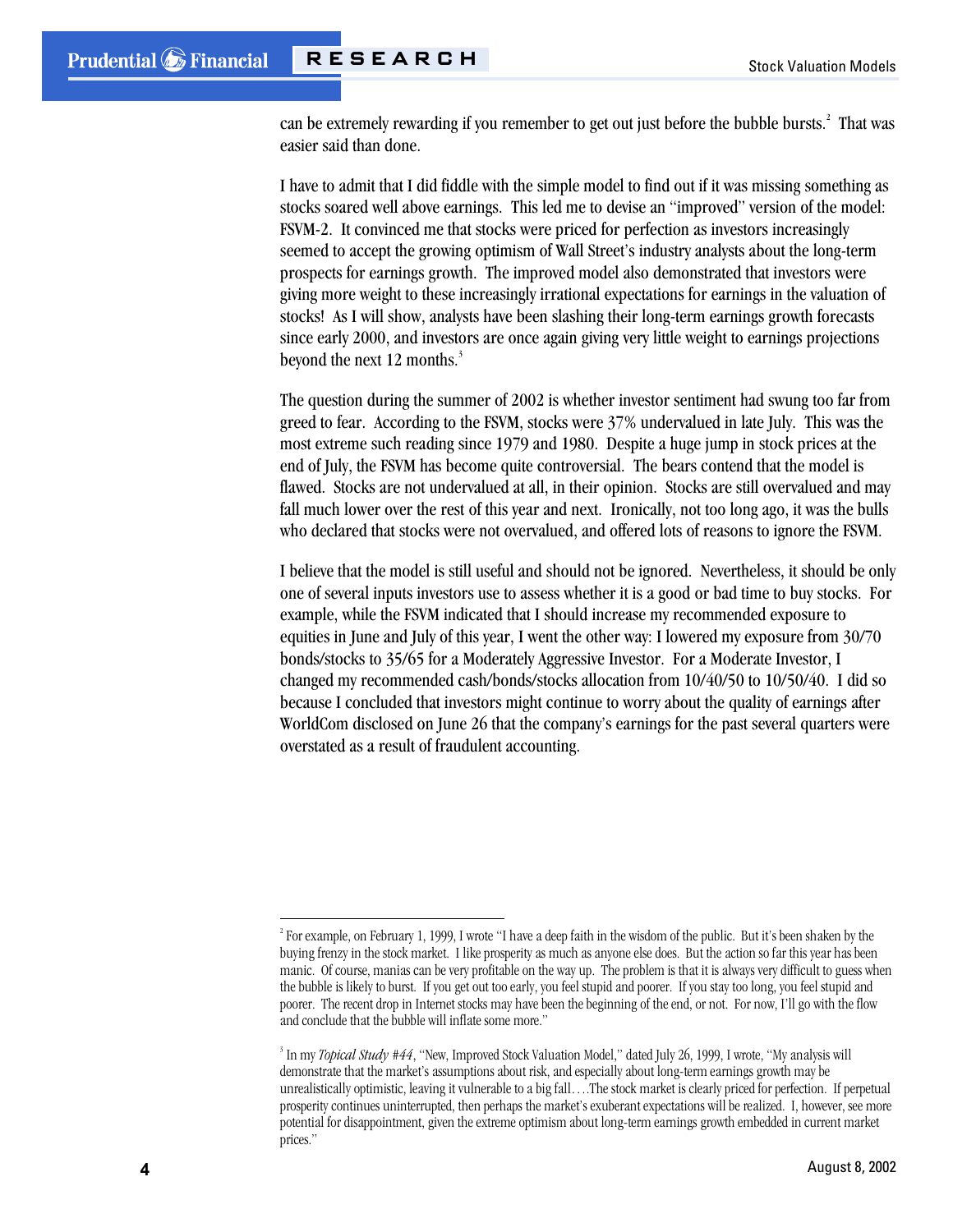### *II. Fed's Stock Valuation Model*

After Fed Chairman Alan Greenspan famously worried out loud for the first time about "irrational exuberance" on December 5, 1996, he probably instructed his staff to devise a stock market valuation model to help him evaluate the extent of the market's exuberance. Apparently, they did so and it was made public, though buried, in the Fed's Monetary Policy Report to the Congress, which accompanied Mr. Greenspan's testimony on July 22, 1997. $^4$ Twice a year, in February and July, the Chairman of the Federal Reserve delivers a monetary policy report to Congress. The Chairman's testimony is widely followed and analyzed. Virtually no one reads the actual policy report, which accompanies the testimony. I regularly read these reports.

The Fed model was summed up in one paragraph and one chart on page 24 of the 25-page document (Figure A). The chart shows an amazingly strong correlation between the ten-year Treasury bond yield (TBY) and the S&P 500 current earnings yield (CEY)—i.e., the ratio of 12 month forward consensus expected operating earnings (E) to the price index for the S&P 500 companies (P).

### Figure A: Excerpt From The Fed's July 1997 Monetary Policy Report

The run-up in stock prices in the spring was bolstered by unexpectedly strong corporate profits for the first quarter. Still, the ratio of prices in the S&P 500 to consensus estimates of earnings over the coming twelve months has risen further from levels that were already unusually high. Changes in this ratio have often been inversely related to changes in long-term Treasury yields, but this year's stock price gains were not matched by a significant net decline in interest rates. As a result, the yield on ten-year Treasury notes now exceeds the ratio of twelve-month-ahead earnings to prices by the largest amount since 1991, when earnings were depressed by the economic slowdown. One important factor behind the increase in stock prices this year appears to be a further rise in analysts' reported expectations of earnings growth over the next three to five years. The average of these expectations has risen fairly steadily since early 1995 and currently stands at a level not seen since the steep recession of the early 1980s, when earnings were expected to bounce back from levels that were quite low.

Source: Monetary Policy Report to the Congress, Federal Reserve Board.

It is relatively easy to calculate 12-month forward earnings for the S&P 500. The data are simply a time-weighted average of the current and next year's consensus estimates produced by Wall Street's industry analysts. Every month, Thomson Financial surveys these folks and compiles monthly consensus earnings estimates for the current and coming year. The consensus data for the S&P 500 companies are aggregated on a market-capitalization-weighted basis. To calculate the 12-month forward earnings series for the S&P 500, we need 23 months of data for each year. For example, during January of the current year, 12-month forward earnings are identical to the expectations for the current year. One month later, in February of the current year, forward earnings are equal to 11/12 plus 1/12 of February's estimates for

j

<sup>4</sup> http://www.federalreserve.gov/boarddocs/hh/1997/july/ReportSection2.htm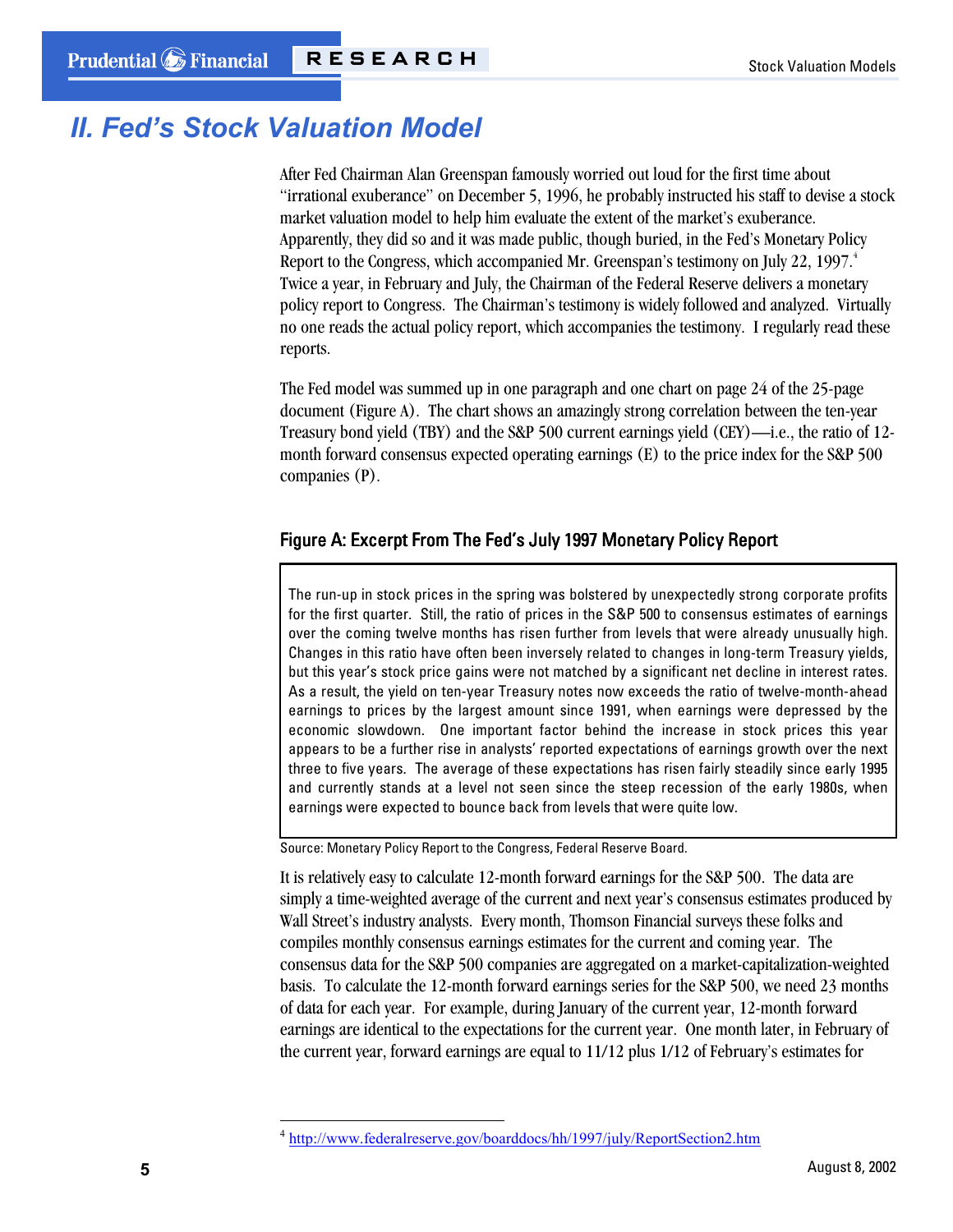earnings in the current year and the next year, respectively. Of course, forward earnings are identical to the current year's consensus forecast at the start of the current year and converge toward the coming year's expectations.

This method of calculating forward earnings doesn't exactly jibe with actual expectations for the coming 12 months. For example, half of forward earnings in July reflects half of the earnings expected for the current year, which is already half over. Furthermore, in this case, the other half of forward earnings reflects earnings expectations for July through December of next year; i.e., the 6-month period beyond our 12-month horizon for forward earnings. The problem is that there are no data available for July of the current year through June of next year. We can come close using quarterly earnings forecasts, which are also available from Thomson Financial. This is unnecessary, in my opinion. The method used by Thomson Financial is a good enough approximation. The data start in September 1978 on a monthly basis (Figure 2). Weekly data are also available since 1994.

Because write-offs are one-shot events, analysts cannot model them in their spreadsheets. In other words, forward earnings are essentially projections of operating earnings. I use forward earnings, rather than either reported or operating trailing earnings, in most of my analyses because market prices reflect future earnings expectations. The past is relevant, but only to the extent that it is influencing the formation of current expectations about the future outlook for earnings.

Again, the close relationship between the ten-year Treasury bond yield and the current earnings yield of stocks is impressive. The average spread between CEY and TBY is only 25 basis points since 1979 (Figure 3). This suggests that the stock market is fairly valued when:

#### **(1) CEY = TBY**

It is undervalued (overvalued) when CEY is greater (less) than TBY. Another way to see this is to take the reciprocal of both variables in the equation above. In the investment community, we tend to follow the price-to-earnings ratio more than the earnings yield. The ratio of the S&P 500 price index to forward earnings (P/E) is highly correlated with the reciprocal of the tenyear bond yield, and on average the two have been nearly identical (Figure 4). This suggests that the "fair value" of the valuation multiple, using forward earnings, is simply one divided by the Treasury bond yield. For example, when the Treasury yield is 5%, the fair value P/E is 20. So, in the Fed's valuation model, the "fair value" price for the S&P 500 (FVP) is equal to expected earnings divided by the bond yield and the fair-value P/E is the reciprocal of the Treasury bond yield:

**(2) FVP = E / TBY** or**,** 

#### **(3) FVP / E = 1 / TBY**

The ratio of the actual S&P 500 price index to the fair value price shows the degree of overvaluation or undervaluation (Figure 1). History shows that markets can stay overvalued and become even more overvalued for a while. But eventually, overvaluation is corrected in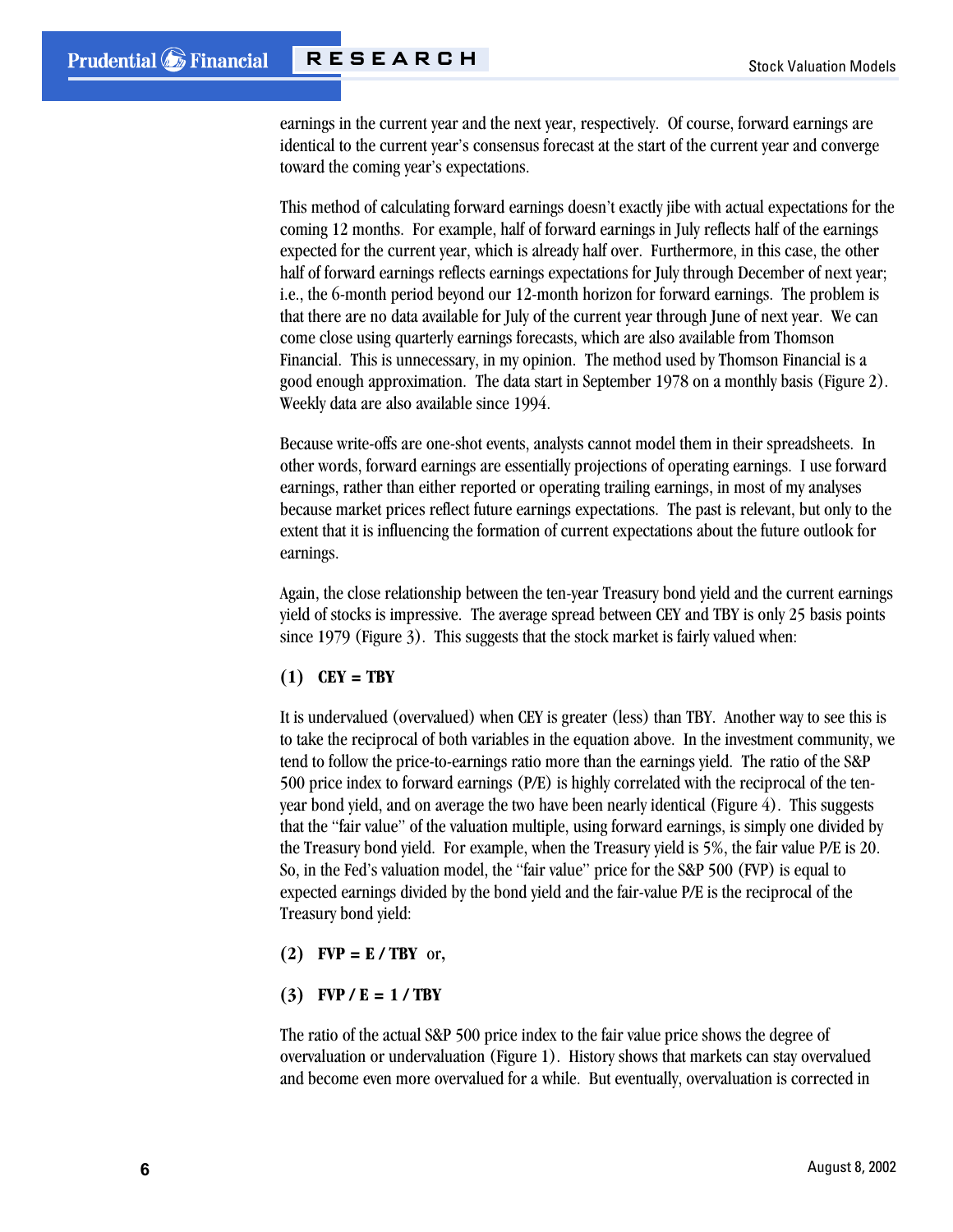three ways: 1) interest rates can fall, 2) earnings expectations can rise, and of course, 3) stock prices can drop—the old fashioned way to decrease values. Undervaluation can be corrected by rising yields, lower earnings expectations, and higher stock prices.

The Fed's Stock Valuation Model worked quite well in the past. It identified when stock prices were excessively overvalued or undervalued, and likely to fall or rise:

- 1) The market was extremely undervalued from 1979 through 1982, setting the stage for a powerful rally that lasted through the summer of 1987.
- 2) Stock prices crashed after the market rose to an all-time record 34% overvaluation peak during September 1987.
- 3) Then the market was undervalued in the late 1980s, and stock prices rose.
- 4) In the early 1990s, it was moderately overvalued and stock values advanced at a lackluster pace.
- 5) Stock prices were mostly undervalued during the mid-1990s, and a great bull market started in late 1994.
- 6) Ironically, the market was actually fairly valued during December 1996, when the Fed Chairman worried out loud about irrational exuberance, and stock prices continued to advance.
- 7) During the summers of both 1997 and 1998, overvaluation conditions were corrected by a sharp drop in stock prices.
- 8) Then a two-month undervaluation condition during September and October 1998 was quickly reversed as stock prices soared to a remarkable record 70% overvaluation reading during January 2000. This bubble was led by the Nasdaq and technology stocks, which crashed over the rest of the year, bringing the market closer to fair value in late 2000 through early 2002.
- 9) While the model suggested that stock prices were fairly valued in the spring of 2002, stock prices plunged in the summer. By late July, the FSVM showed that stocks were 37% undervalued, the lowest reading since 1979. On Wednesday, July 24, the Dow Jones Industrials Average fell to an intra-day low of 7490, and then rallied dramatically to close at 8191. By Tuesday the Dow had regained 1317 points intra-day, or 17.6%, the biggest four-day rally since 1933.

According to Ned Davis Research, when the FSVM has shown stocks to be more than 5% undervalued since 1980, the average one-year gain in the S&P 500 has been 31.7%. When the model has been more than 15% overvalued, the market has dropped 8.7%, on average, in the following year. $5$ 

l

<sup>5</sup> Michael Santoli, "Good-Looking Models," *Barron's*, August 5, 2002.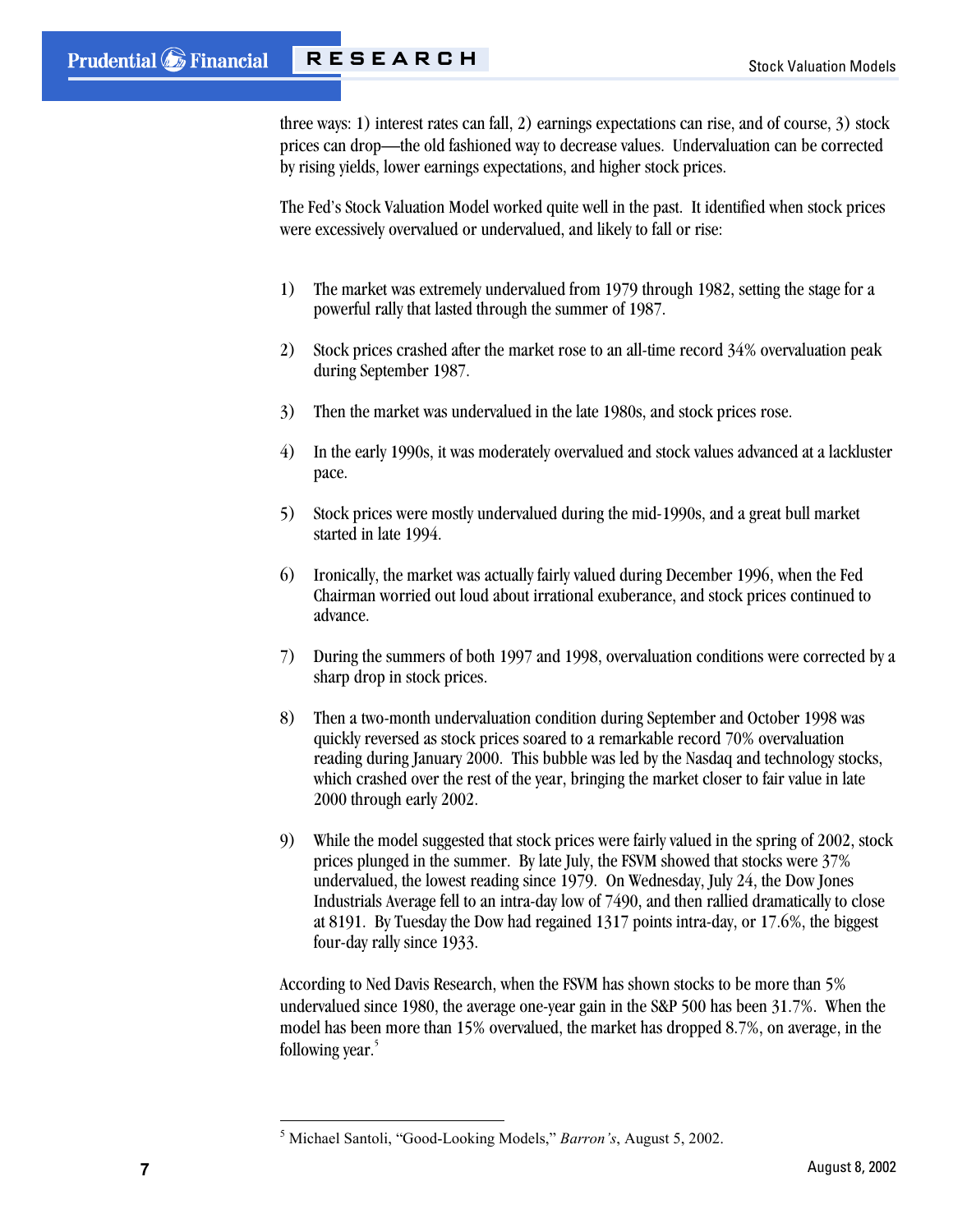### *III. New Improved Model*

The stock market is a very efficient market. In efficient markets all available information is fully discounted in prices. In other words, efficient markets should be always "correctly" valued, at least in theory. All buyers and all sellers have access to exactly the same information. They are completely free to act upon this information by buying or selling stocks as they choose. So the market price is always the correct price, reflecting all available information. In his June 17, 1999, Congressional testimony, Federal Reserve Chairman Alan Greenspan soliloquized about valuation:

The 1990s have witnessed one of the great bull stock markets in American history. Whether that means an unstable bubble has developed in its wake is difficult to assess. A large number of analysts have judged the level of equity prices to be excessive, even taking into account the rise in "fair value" resulting from the acceleration of productivity and the associated long-term corporate earnings outlook. But bubbles generally are perceptible only after the fact. To spot a bubble in advance requires a judgment that hundreds of thousands of informed investors have it all wrong. Betting against markets is usually precarious at best.<sup>6</sup>

This is another one of the Chairman's ambiguous insights, which may have contributed to the very bubble he was worrying about. He seems to be saying that the stock market might be a bubble, but since the market efficiently reflects the expectations of "thousands of informed investors," maybe the market is right because all those people can't be wrong. They *were* wrong, and so was the Fed Chairman about the judgment of all those folks. However, at the time, the available information obviously convinced the crowd that stocks were worth buying. The crowd didn't realize that it was a bubble until it burst. In other words, efficient markets can experience bubbles when investors irrationally buy into unrealistically bullish assumptions about the future prospects of stocks.

Of course, individually, we can all have our own opinions about whether stocks are cheap or expensive at the going market price. Perhaps we should consider replacing the terms "undervalued" and "overvalued" with "underpriced" and "overpriced," respectively. I think in this way, we acknowledge that the stock market is efficient and that the market price should usually be the *objective* fair value. At the same time, the new terminology allows us to devise valuation models to formulate *subjective* opinions about market prices. If my model shows that the market is overpriced, I am simply stating that I disagree with the weight of opinion that has lifted the market price above my own assessment of the right price.

Now let's formulate a new, improved model (FSVM-2) that more explicitly identifies the variables that together determine the value of the stock market. If, for example, the FSVM shows that stocks are 50% overvalued, we need to add variables that can explain why the aggregate of all buyers and sellers believe that the price is right. Once we agree on what is "in" the market, we can each make our own pro or con case, and invest accordingly.

l <sup>6</sup> http://www.bog.frb.fed.us/BOARDDOCS/TESTIMONY/1999/19990617.htm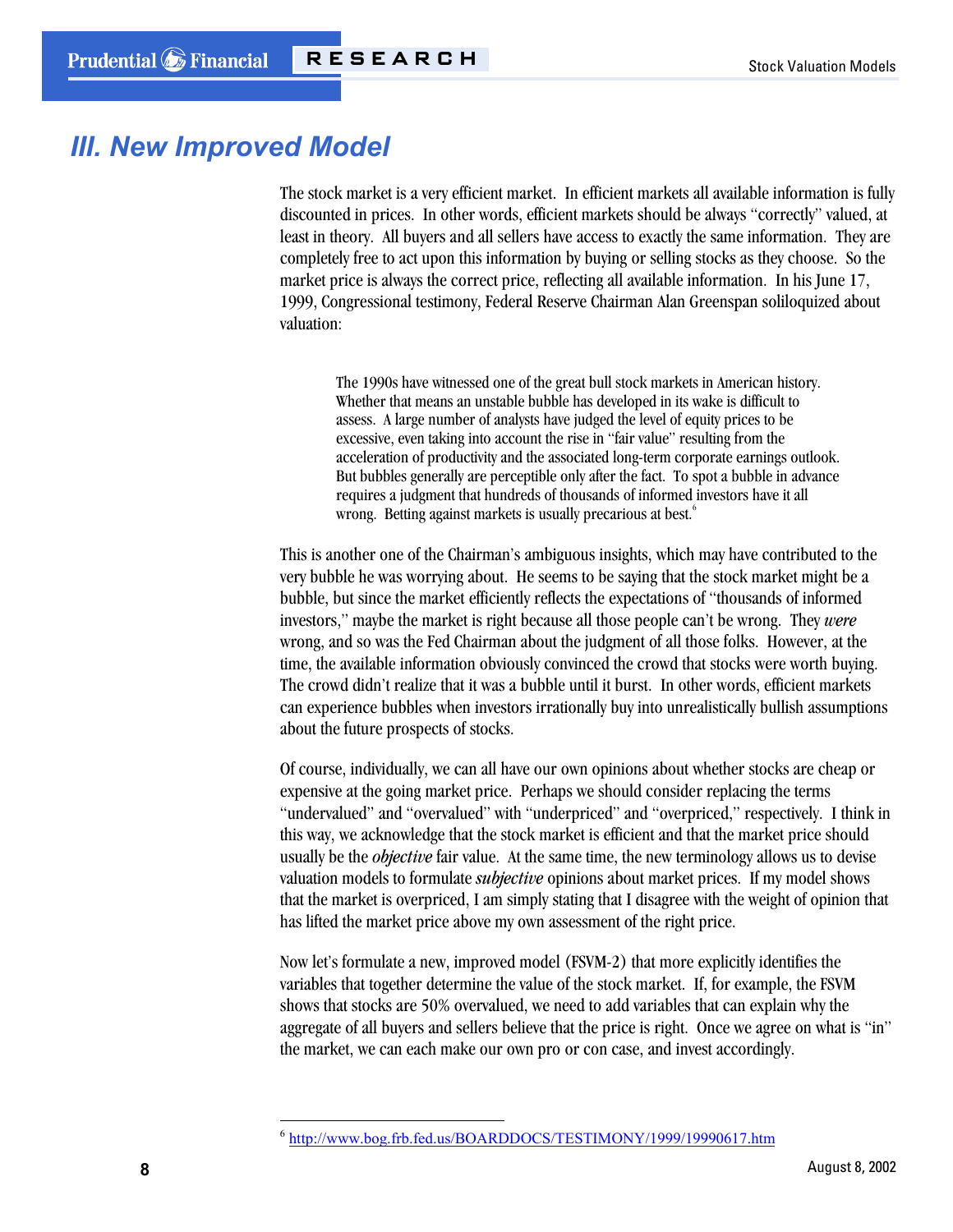The simple version of the FSVM is missing some variables, which might explain why the current earnings yield might diverge from the Treasury yield. We clearly need to account for variables that differentiate stocks from bonds. If the government guarantees that stock earnings will be fixed for the next ten years, then the price of the S&P 500 would be at a level that nearly equates the current earnings yield to the ten-year Treasury bond yield. But there is no such guarantee for stocks. Earnings can go down. Companies can lose money. They can also go out of business . Earnings can also go up. We need variables to capture:

1) business risk to earnings, and

2) earnings expectations beyond just the next 12 months.

The new, improved valuation model (i.e., FSVM-2) reflecting these variables should have the following structure:

 $(4)$  CEY =  $a + b \cdot TBY + c \cdot RP - d \cdot LTEG$ 

where CEY is the current earnings yield defined as 12-month forward earnings of the S&P 500 divided by the S&P 500 price index. TBY is the ten-year Treasury bond yield. The two new additional variables are the risk premium (RP) and long-term expected earnings growth, beyond the next 12 months (LTEG). My assumption is that the current earnings yield ("the dependent variable") is a linear function of the three independent variables on the right of the equation above. There are several other ways to specify the model. But this should do for now.

How should we measure risk in the model? An obvious choice is to use the spread between corporate bond yields and Treasury bond yields. This spread measures the market's assessment of the risk that some corporations might be forced to default on their bonds. Of course, such events are very unusual, especially for companies included in the S&P 500. However, the spread is only likely to widen during periods of economic distress, when bond investors tend to worry that profits won't be sufficient to meet the debt-servicing obligations of some companies. Most companies won't have this problem, but their earnings would most likely be depressed during such periods. So the new improved model can be represented as follows:

#### $(5)$  CEY = a + b · TBY + c ·  $(CBY - TBY) - d$  · LTEG

where CBY is the corporate bond yield. Which corporate bond yield should we use in the model? We can try Moody's composites of the yields on corporate bonds rated Aaa, Aa, A, or Baa. I found that the spread between the A-rated corporate composite yield and the Treasury bond yield fits quite well. This spread averaged 131 basis points since 1960. It tends to widen most during "flight-to-quality" credit crunches, when Treasury bond yields tend to fall the fastest (Figure 6).

The final variable included in FSVM-2 is one for expected earnings growth beyond the next 12 months. Thomson Financial compiles data on consensus long-term earnings growth for the S&P 500 (Figure 7). The monthly data start in 1985 and are based on industry analysts' projections for the next three to five years (Figure B).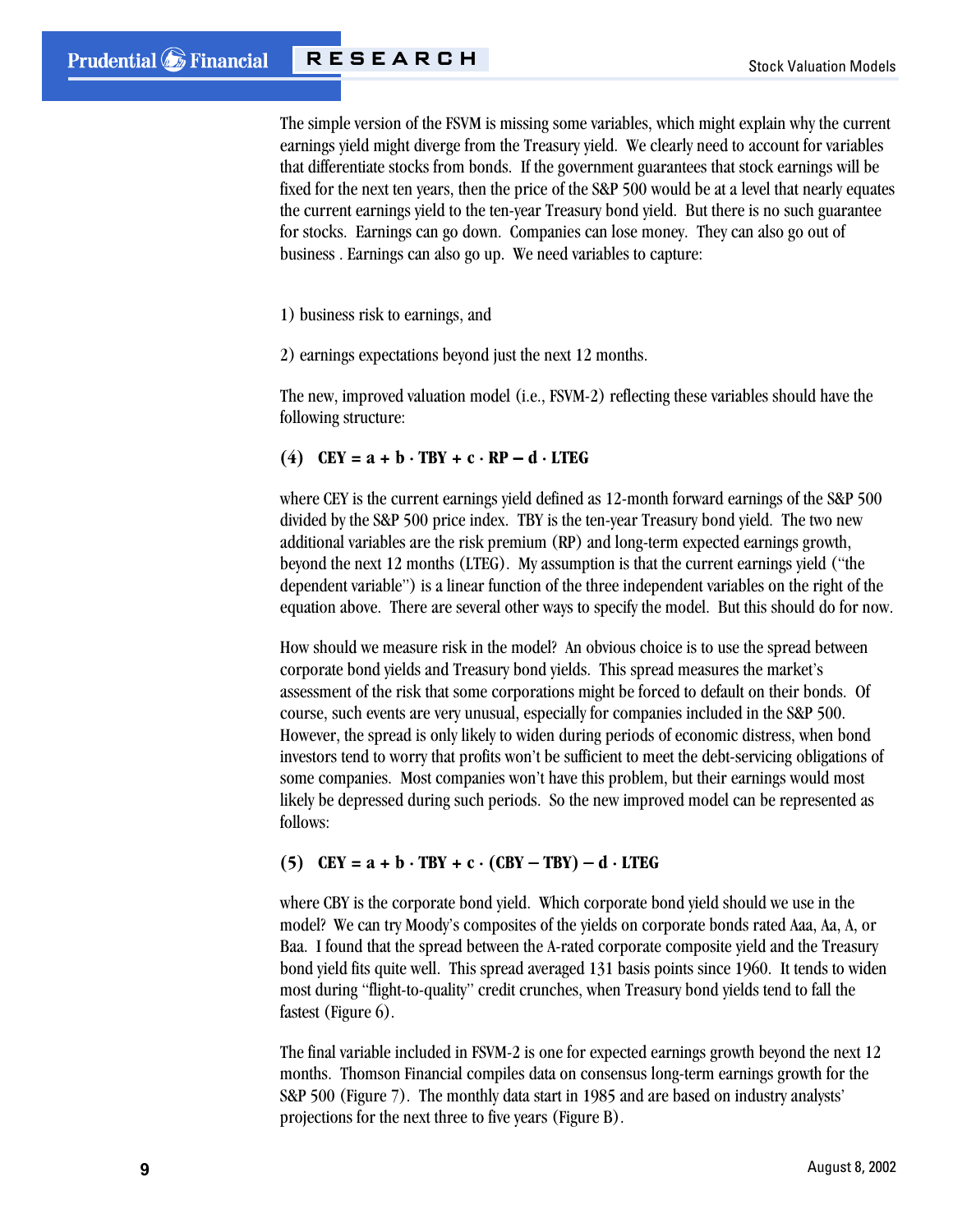In equation (5) above, my presumption is that  $a = 0$  and  $b = c = 1$ . So,

- **(6) CEY = CBY**− **d · LTEG** or,
- $(7)$  CEY = TBY + RP  $d \cdot$  LTEG

In other words, in this version of FSVM-2, investors demand that the current earnings yield fully reflect the Treasury bond yield and the default risk premium in bonds less some fraction of long-term expected earnings growth. In this model, the market is always fairly valued, the only question is whether the implied value of "d" and the consensus expectations for long-term earnings growth are too pessimistic (excessively cautious), too optimistic (irrationally exuberant), or just about right (rational).

We can derive "d" from equation (5) as follows:

#### **(8) d = (CBY** − **CEY) / LTEG**

Plugging in the available data since 1985, "d" has ranged between 0.33 and -0.27, and averaged 0.13 (Figure 8). This means that on average, investors assign a weight of 0.13 to LTEG. They don't give it much weight because historically it has been biased upward (Figure B). They also don't give it much weight because long-term earnings are harder to forecast than earnings over the coming 12 months. Notice that in 1999 and early 2000, investors effectively gave LTEG a weight of 0.23, or nearly twice as much as the historical average. Actually, up until 1999, "d" averaged only 0.10. This supports my observation at the beginning of this study that investors were irrationally giving more weight to irrationally high long-term earnings expectations in the late 1990s.

We can derive a set of fair-value time series for the S&P 500 and for the valuation multiple for different values of "d" using the following formula:

**(9) FVP = E / (CBY**− **d · LTEG)** 

**(10) FVP / E = 1 / (CBY**− **d · LTEG)** 

Obviously, to avoid nonsensical results like a negative fair-value price or an infinite P/E, CBY > d · LTEG. We can draw fair-value price series for the S&P 500 using equation (9). We have data for all the variables except the d-coefficient. Nevertheless, we can proceed by plotting a series for various plausible fixed values of d. Based on the analysis above, I've chosen the following values: 0.10, 0.20, and 0.25. Now we can compare the matrix of the three resulting FVP series to the actual S&P 500. At the end of July, the latest fair value, using  $d = 0.10$ , was 968.02. The S&P 500 was 6.7% below this level (Figures 9 and 10).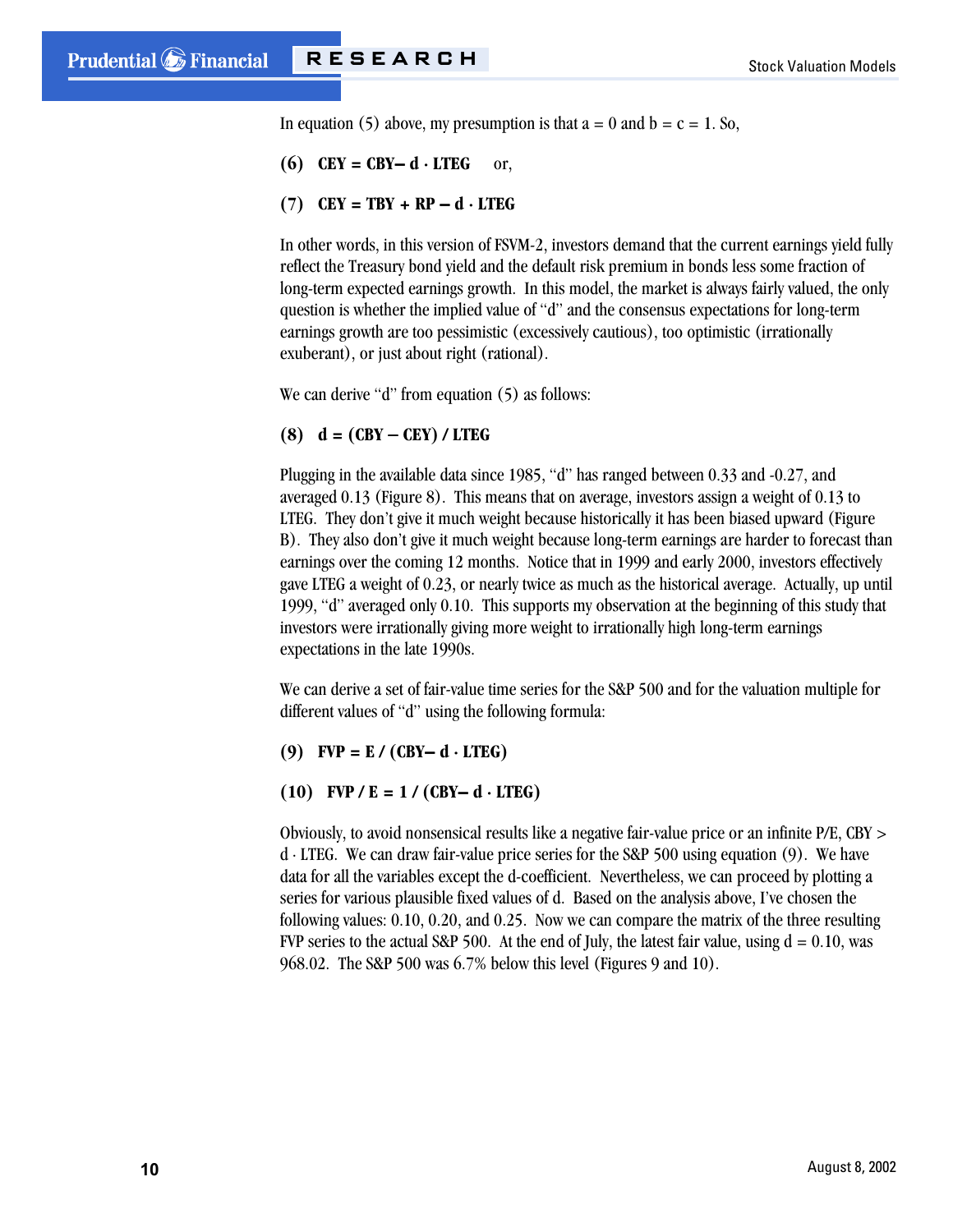#### Figure B: Long-Term Earnings Growth

In the long-run, profits don't, and can't, grow faster than GDP. Historically, this growth rate has averaged about 7%. So why do Wall Street's industry analysts collectively and consistently predict that corporate earnings will grow much faster than 7%? From the start of the data in 1985 through 1995, analysts estimated that S&P 500 earnings will grow between 10.8% and 12.1% (Figure 7). This range well exceeds 7%. The collective forecast of industry analysts for long-term earnings growth is obviously biased to the upside. Wall Street's analysts are extrapolating the earnings growth potential for their companies, in their industries. It is unlikely that most analysts will have the interest and staying power to cover companies and industries they believe are likely to be underperformers for the next several years. So, naturally, their longterm outlook is likely to be relatively rosy. This bias is best revealed when the consensus data are compiled and compared to reality.

If the projected earnings growth overshoot is constant over time, then investors can make an adjustment for the overly optimistic bias of analysts, and invest accordingly. This is harder to do during a speculative bubble, when even the best analysts can get sucked into the mania. As stock prices soared during the second half of the 1990s, analysts became more bullish on the outlook for their companies. As they became more bullish, so did investors and speculators. Analysts increasingly justified high stock prices and lofty valuation multiples by raising their estimates for the long-term potential earnings growth rates of their companies.

Long-term earnings growth expectations for the S&P 500 companies started to rise steadily after 1995 up to 14.9% by the end of 1998. Then they soared through 2000, peaking at 18.7% during August of that year. Analysts, investors, and speculators ignored the natural speed limits imposed by the natural growth of the economy and earnings. They forgot that nothing on our small Planet Earth can compound at such extraordinary rates without eventually consuming all the oxygen in the atmosphere.

Once the speculative bubble began to burst in March 2000, analysts scrambled to reassess their wildly optimistic projections. Consensus long-term earnings growth expectations plunged to 13.3% for the S&P 500 by July 2002 from the all-time 18.7% peak in August 2000. The reversal for the technology sector of the S&P 500 was even more dramatic, with growth expectations dropping to 17.9% in July 2002 from the 2000 peak rate of 28.7%.

Source: Edward Yardeni, Prudential Securities.

Notice that equations (9) and (10) describing the same FSVM-2 both morph into the Fed's Stock Valuation Model when RP—the corporate bond's default risk premium—is equal to the long-term earnings growth term d · LTEG. Historically, on average, this is the case, which is why the simple version of the model has worked surprisingly well.<sup>7</sup>

The FSVM is a very simple stock valuation model. It should be used along with other stock valuation tools, including FSVM-2. Of course, there are numerous other more sophisticated and complex models. The Fed model is not a perfect market-timing tool. As noted above, an overvalued (undervalued) market can become even more overvalued (undervalued). However, the Fed model does have a good track record of showing whether stocks are cheap or

 $\frac{7}{10}$  Since 1985, RP and d · LTEG have averaged 165 and 177 basis points, respectively. Not an exact match, but close enough.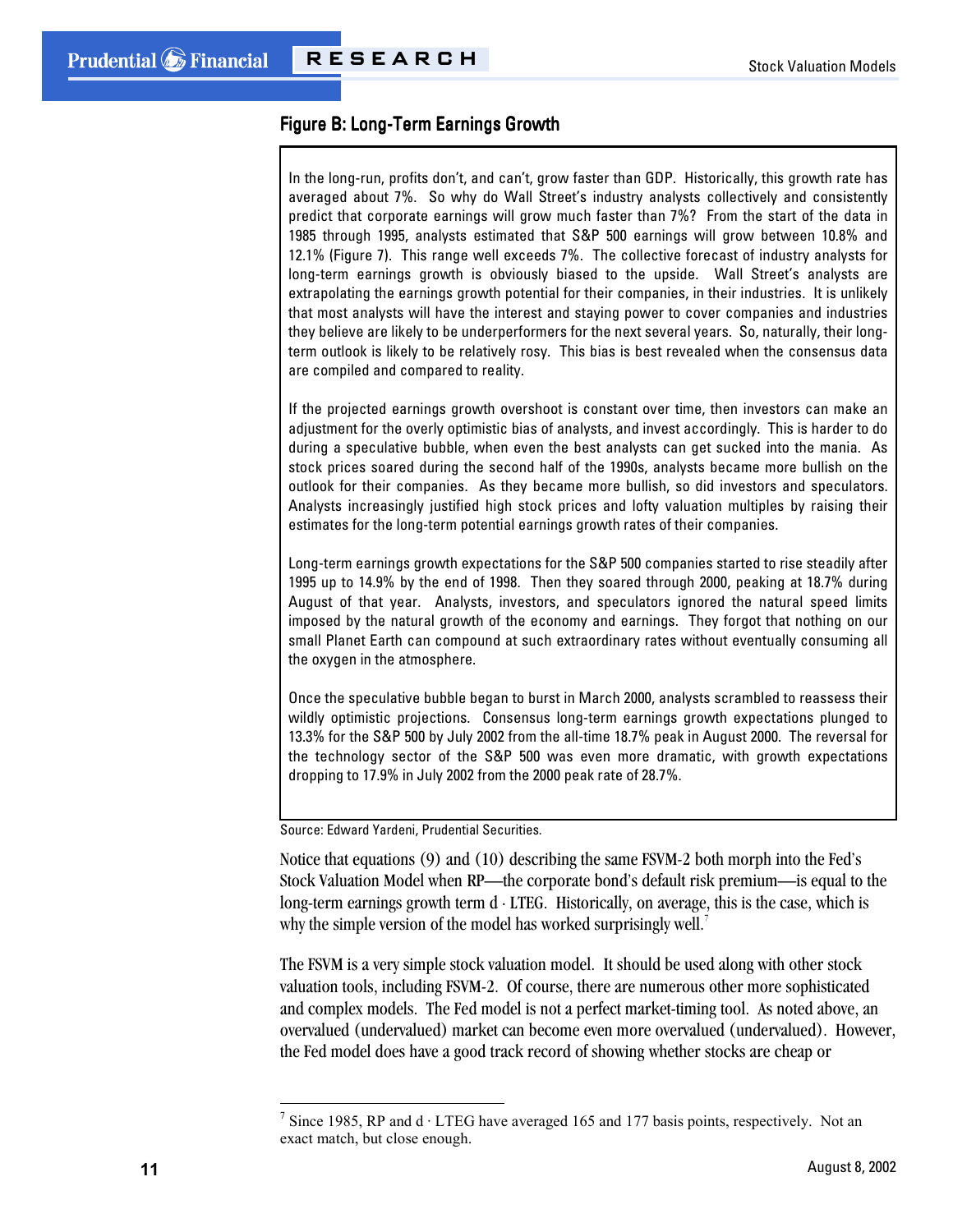expensive. Investors are likely to earn below (above) average returns over the next 12 to 24 months when the market is overvalued (undervalued).

## *IV. The Quality of Earnings*

In my *Topical Study #45*, "Earnings: The Phantom Menace," dated August 16, 1999, I once again observed that according to the FSVM "the market is extremely overpriced and vulnerable to a significant fall." I also explained that the model uses the market's earnings expectations, not mine. I argued again that the market's expectations were unrealistically optimistic and that earnings were inflated by phantom revenues and unexpensed stock options:

A related problem is that many companies are overstating their earnings by using questionable accounting and financial practices. Some are significantly overstating their profits, and they tend to have the highest valuation multiples in the stock market. This suggests that investors are not aware that the quality of earnings may be relatively low among some of the companies reporting the fastest earnings growth.

This suggests an interesting twist on the valuation model. Let's assume that the stock market is always fairly valued; i.e., the P/E is always equal to the reciprocal of the ten-year Treasury bond yield. Using the FSVM, we can easily calculate the market's estimate of forward earnings (E) by multiplying the level of the S&P 500 (P) by the ten-year bond yield  $(E/P)$ . Currently, with the S&P 500 closing price at 876.8 on August 7 and the yield at 4.35%, the market's assessment is that earnings are actually \$38.14 per share, or 32% below the analysts' consensus forecast (Figure 11).

I seriously doubt that earnings are so overstated. Nevertheless, from this perspective, the market isn't a screaming "Buy" as suggested by the FSVM. Rather, over the past few months, it has adjusted to a lower and more realistic level of earnings. If this is correct, then the good news is that any downward adjustments made by companies and analysts may already be largely discounted.

### *V. Asset Allocation*

The next logical step is to convert the FSVM into a simple asset allocation model (Figure 1). I do so by subjectively associating the "right" bonds/stocks asset mixes with the degree of over/undervaluation as shown in Figure 1. At Prudential Securities, we recommend cash/bonds/stocks asset distributions for five distinct investor profiles (Figure C). I use the model mostly for a Moderately Aggressive Investor with a benchmark mix of 00/30/70 during "normal" times. While the model is an important input into my investment strategy work, I have sometimes resisted following it blindly. For example, the model suggested more aggressive exposure to stocks in June. Instead, on June 24, I reduced my recommended exposure to 00/35/65 even though the model is currently at 00/10/90. I hope to get more aggressive on stocks again in the fall when, I expect, the corporate accounting and governance crisis might be over.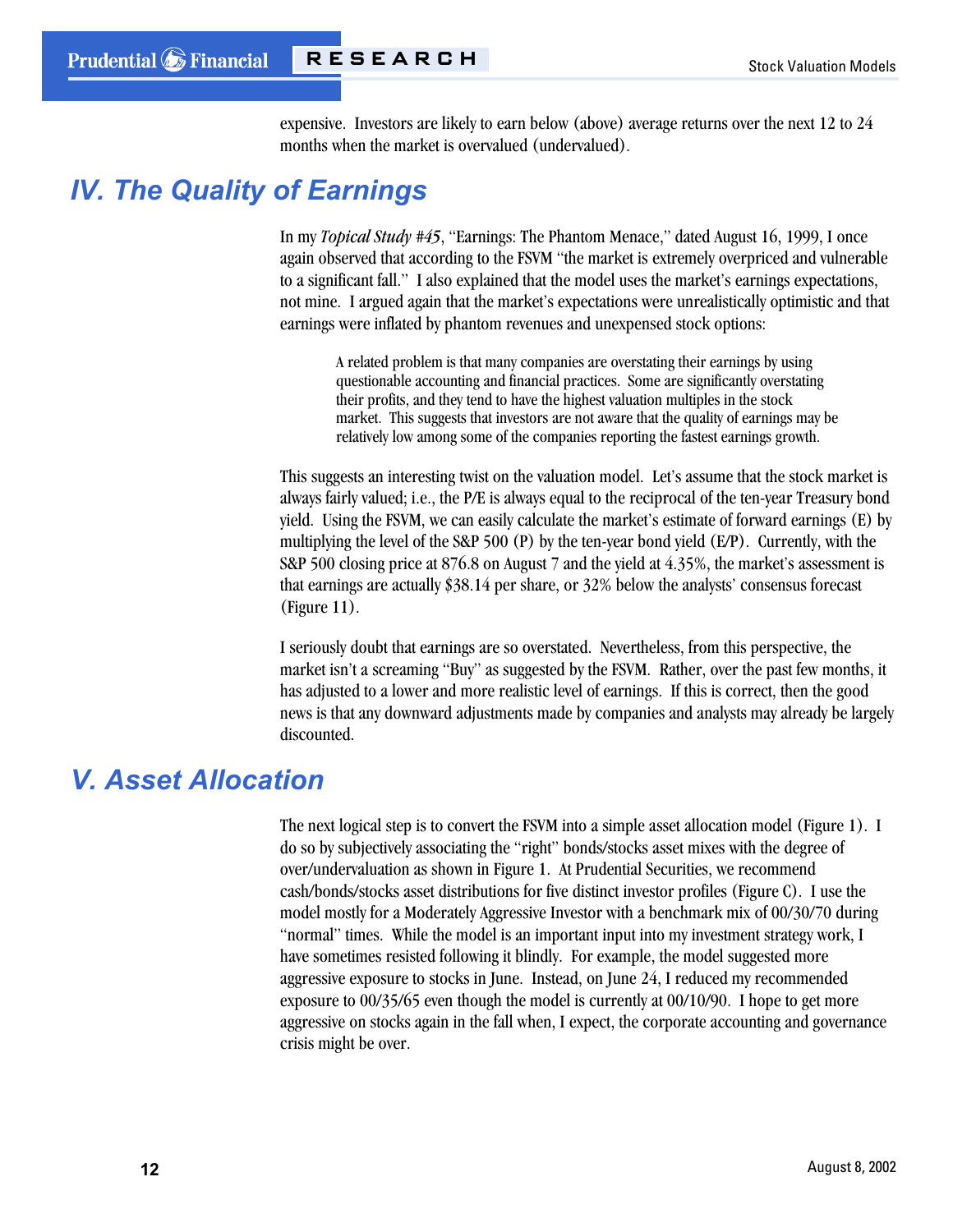| Investor                       | <b>Cash/Fixed Income/Equities</b> |                        |
|--------------------------------|-----------------------------------|------------------------|
|                                | <b>PSI Benchmark</b>              | <b>PSI Recommended</b> |
| <b>Conservative</b>            | 40/60/00                          | 40/60/00               |
| <b>Moderately Conservative</b> | 20/80/00                          | 20/80/00               |
| <b>Moderate</b>                | 10/40/50                          | 10/50/40               |
| <b>Moderately Aggressive</b>   | 00/30/70                          | 00/35/65               |
| Aggressive                     | 00/10/90                          | 05/15/80               |

Figure C: Asset Allocation Matrix (As Of June 24, 2002)

Conservative: Prefer little risk and low volatility in return for accepting potentially lower returns. Moderately Conservative: Willing to take some risk to seek enhanced returns. Reduced exposure of principal to loss or fluctuation.

Moderate: Willing to assume an average amount of market risk and volatility or loss of principal for higher returns.

Moderately Aggressive: An above-average amount of risk and volatility or loss of principal is tolerated to take advantage of potentially higher-return opportunities.

Aggressive: Willing to sustain substantial volatility or loss of principal and assume a high level of risk in pursuing higher returns.

Source: Edward Yardeni, Prudential Securities.

## *VI. Overseas*

The model can be used to assess several major overseas stock markets for which forward earnings data are available since 1989 (Figures 12 and 13). Not surprisingly, there is some correlation between the FSVM results for the United States and Canada (0.40), the United Kingdom  $(0.27)$ , Germany  $(0.32)$ , and France  $(0.46)$ . The correlation is  $(-0.48)$  with Japan. The model doesn't work for Japan because deflationary forces have pushed the ten-year bond yield to under 1.5% in recent years, which implies a nonsensical valuation multiple.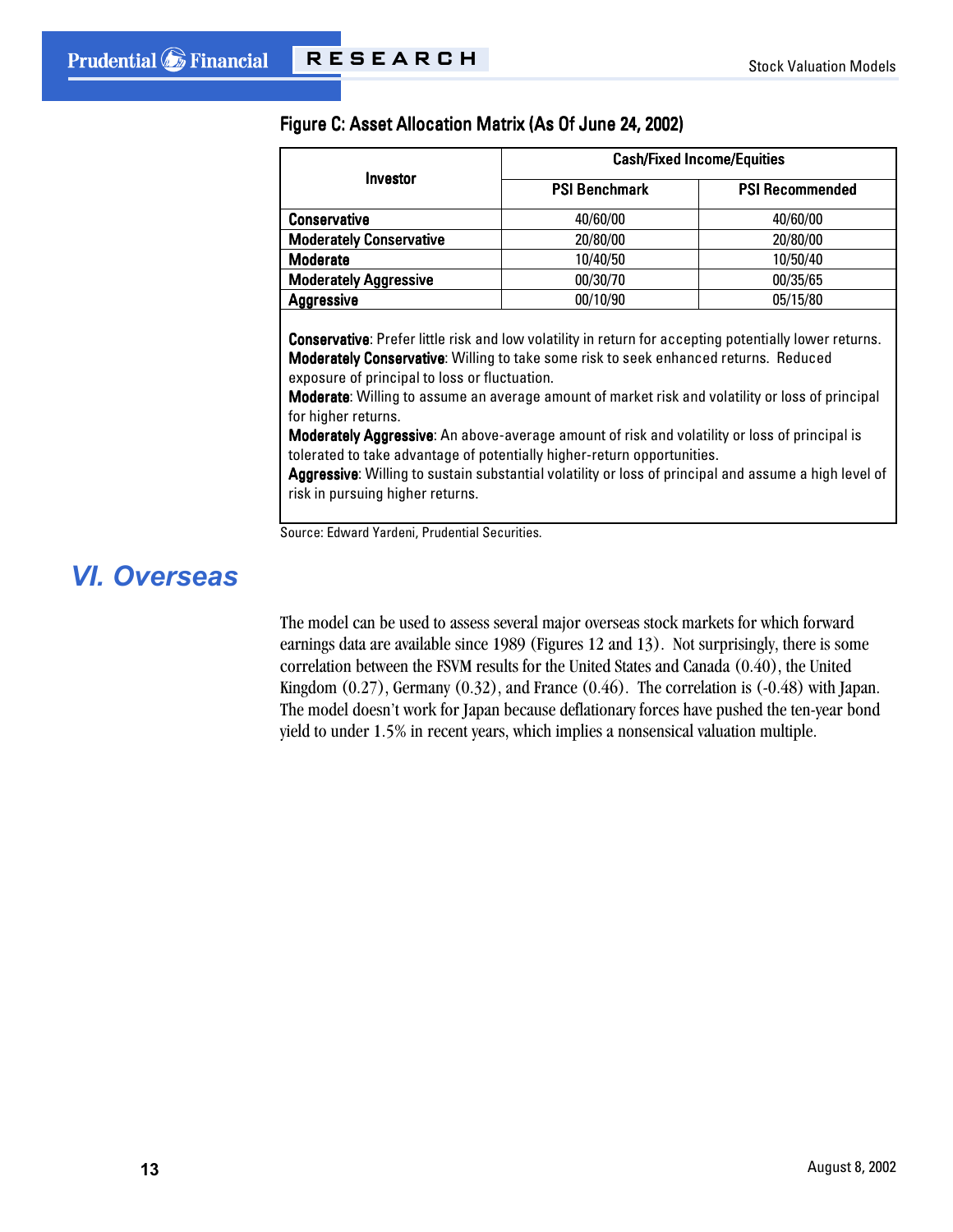



This chart appeared in the Fed's July 1997 Monetary Policy Report to the Congress. It shows a very close correlation between the earnings yield of the stock market and the 10-year Treasury bond yield. Another, more familiar way to look at this relationship follows.



\* 52-week forward consensus expected S&P 500 operating earnings per share divided by S&P 500 Index. Monthly through March 1994, weekly after. Source: Thomson Financial.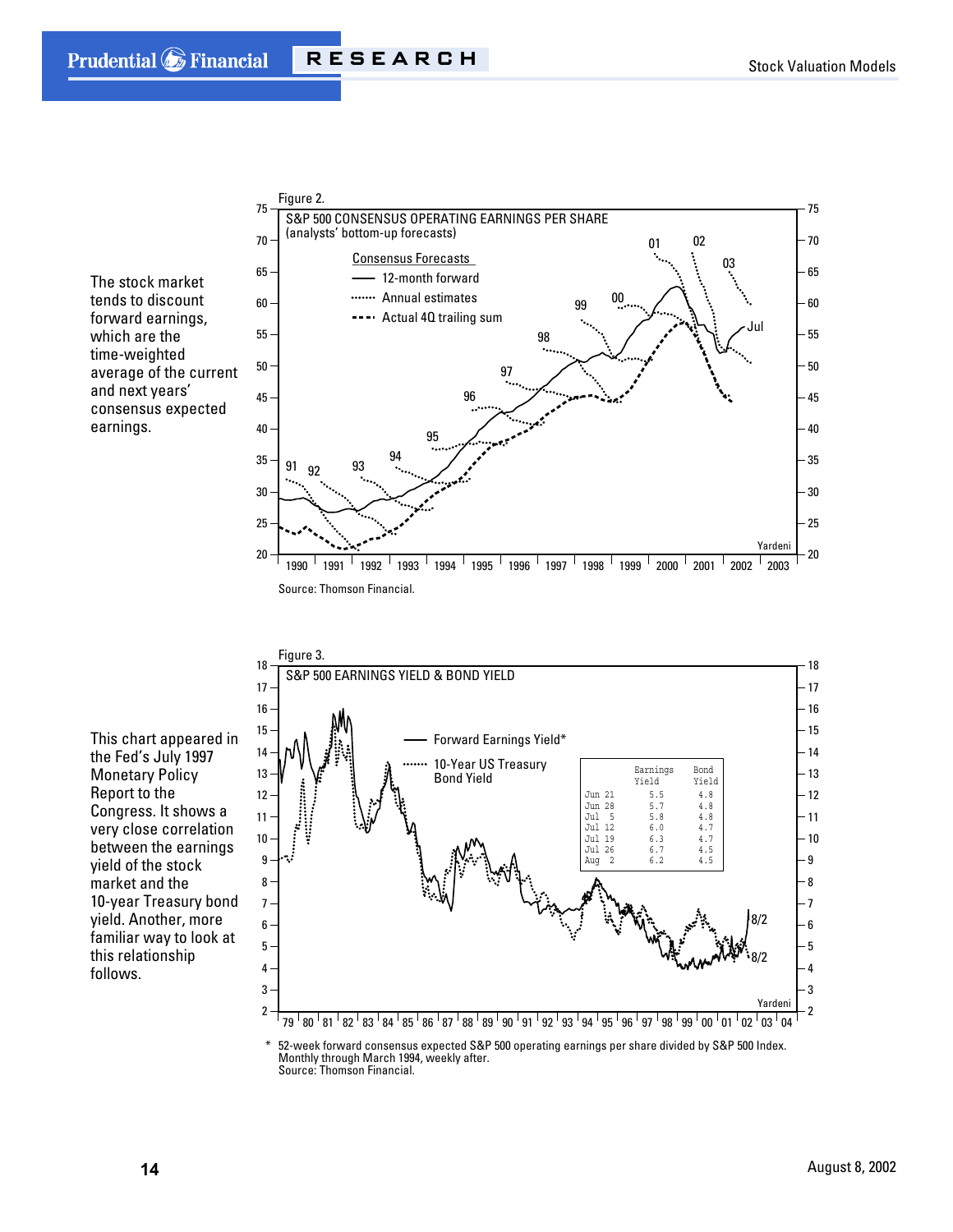

\* 52-week forward consensus expected S&P 500 operating earnings per share. Monthly through April 1994, weekly thereafter.

Source: Thomson Financial and Standard & Poor's Corporation.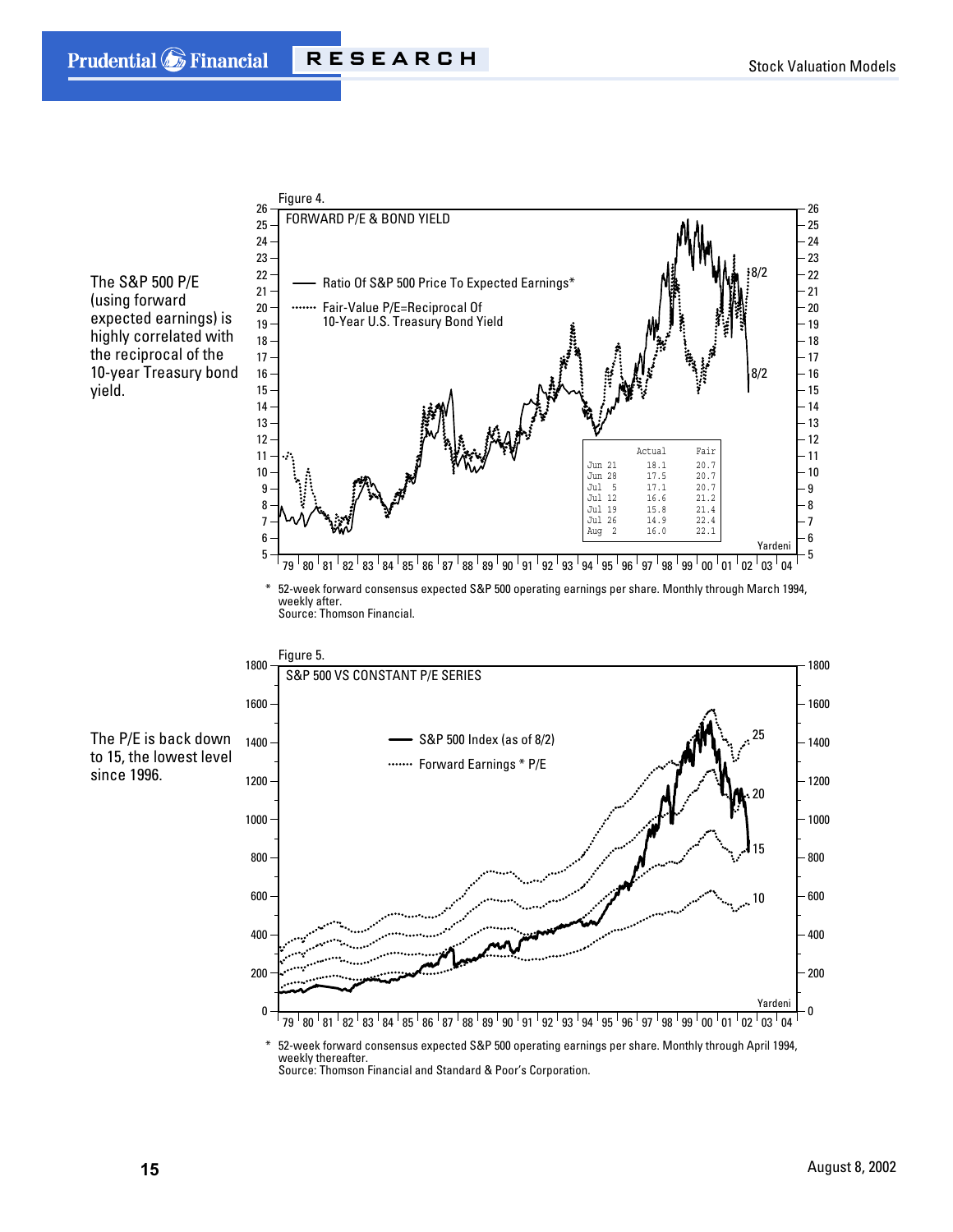

\* 5-year forward consensus expected S&P 500 earnings growth. Source: Thomson Financial.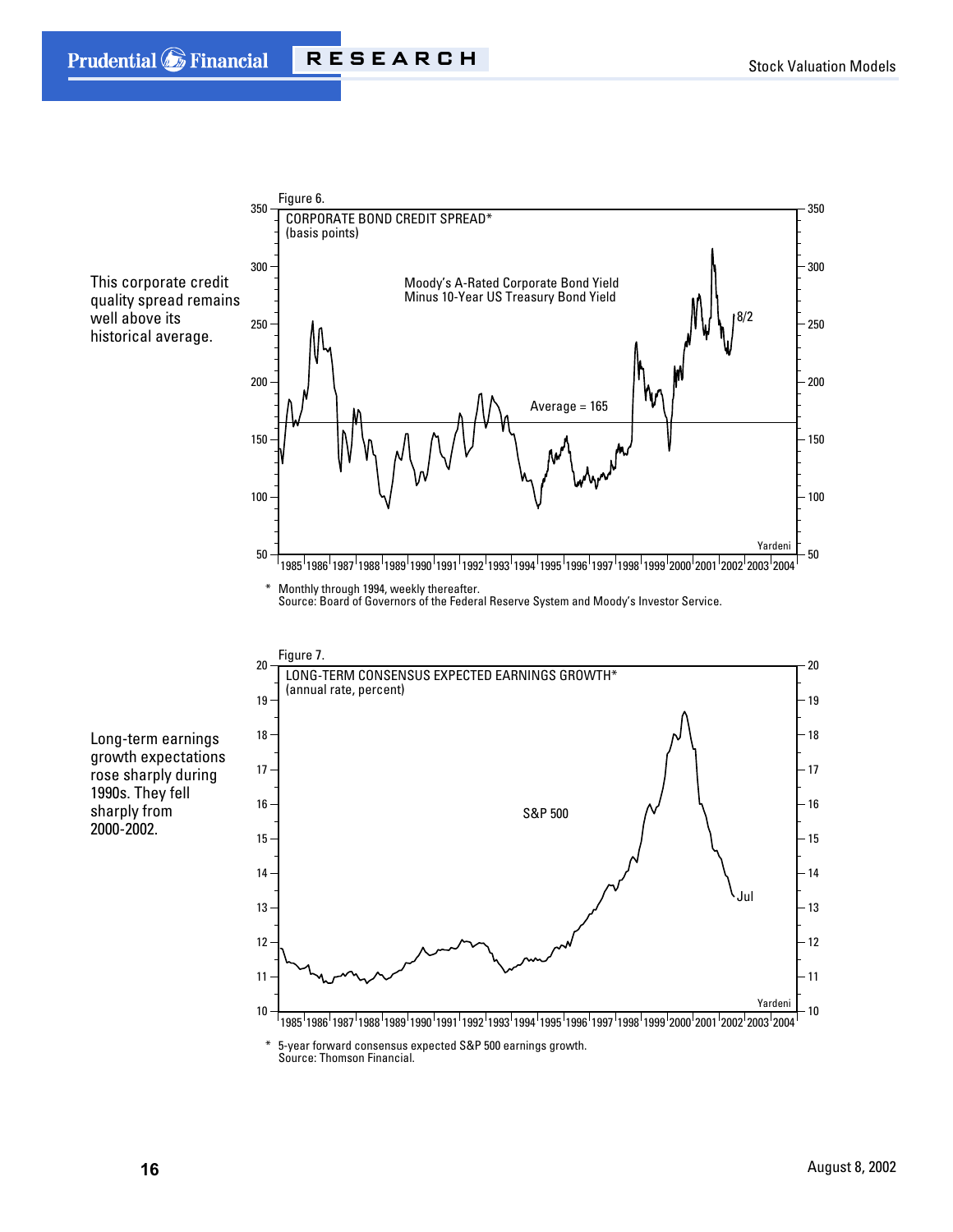

Fair value is 12-month forward consensus expected S&P 500 operating earnings per share divided by difference between Moody's A-rated corporate bond yield less fraction (as shown above) of 5-year consensus expected earnings growth. Source: Thomson Financial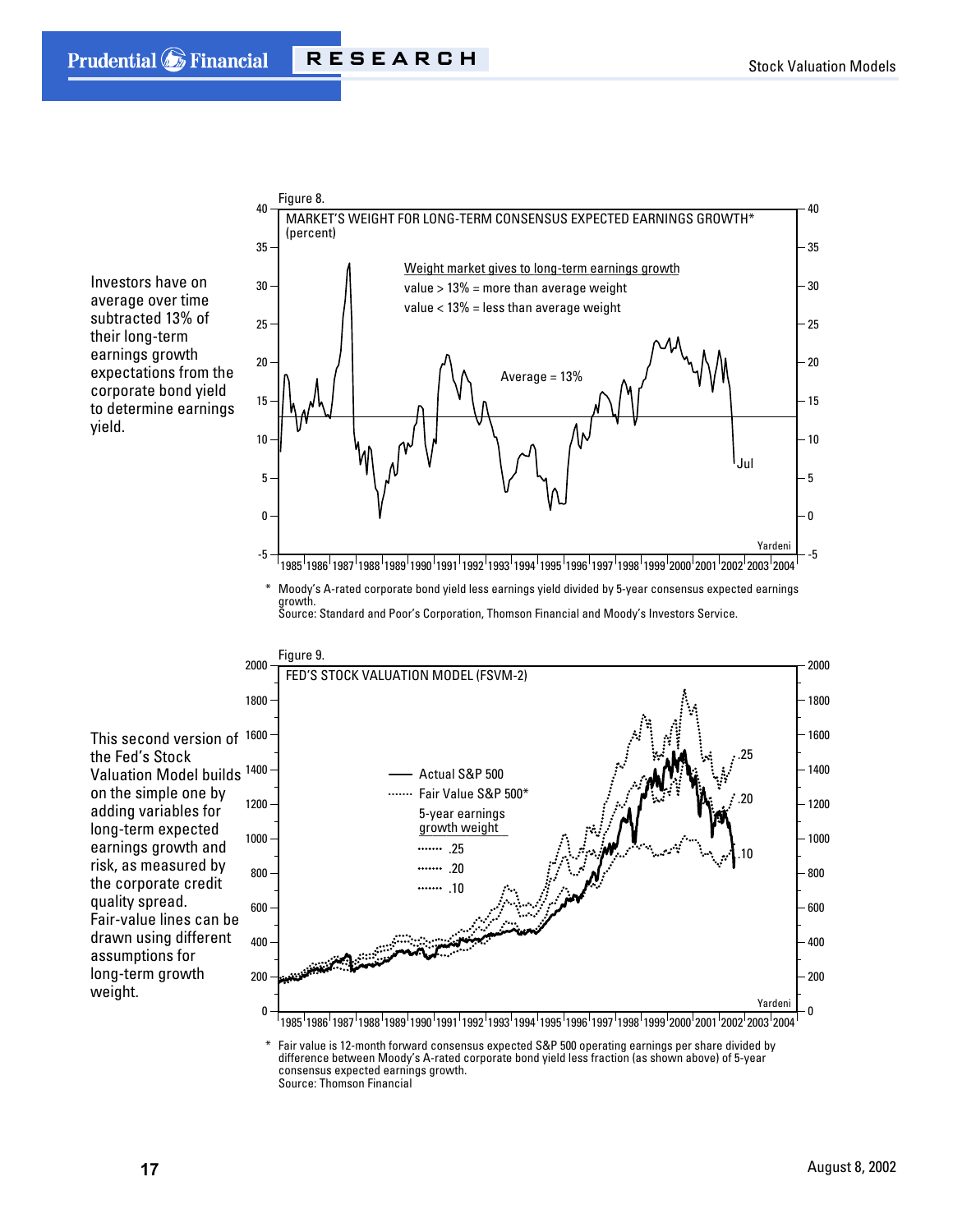Figure 10.

This version of the Fed's Stock Valuation Model includes risk and long-term earnings growth. It shows stocks were 6.7% undervalued in



variables for earnings July.

Assuming that the market is always fairly valued, then the market's estimate is that forward earnings should be well below the analysts' consensus forecast.

0

\* S&P 500 index multiplied by ten-year government bond yield. Monthly through March 1994, weekly after. 12-month forward consensus expected S&P 500 operating earnings per share. Monthly through March 1994, weekly after.

 $79^{1}80^{1}81^{1}82^{1}83^{1}84^{1}85^{1}86^{1}87^{1}88^{1}89^{1}90^{1}91^{1}92^{1}93^{1}94^{1}95^{1}96^{1}97^{1}98^{1}99^{1}00^{1}01^{1}02^{1}03^{1}04$ 

Source: Standard & Poor's Corporation and Thomson Financial.

0

Yardeni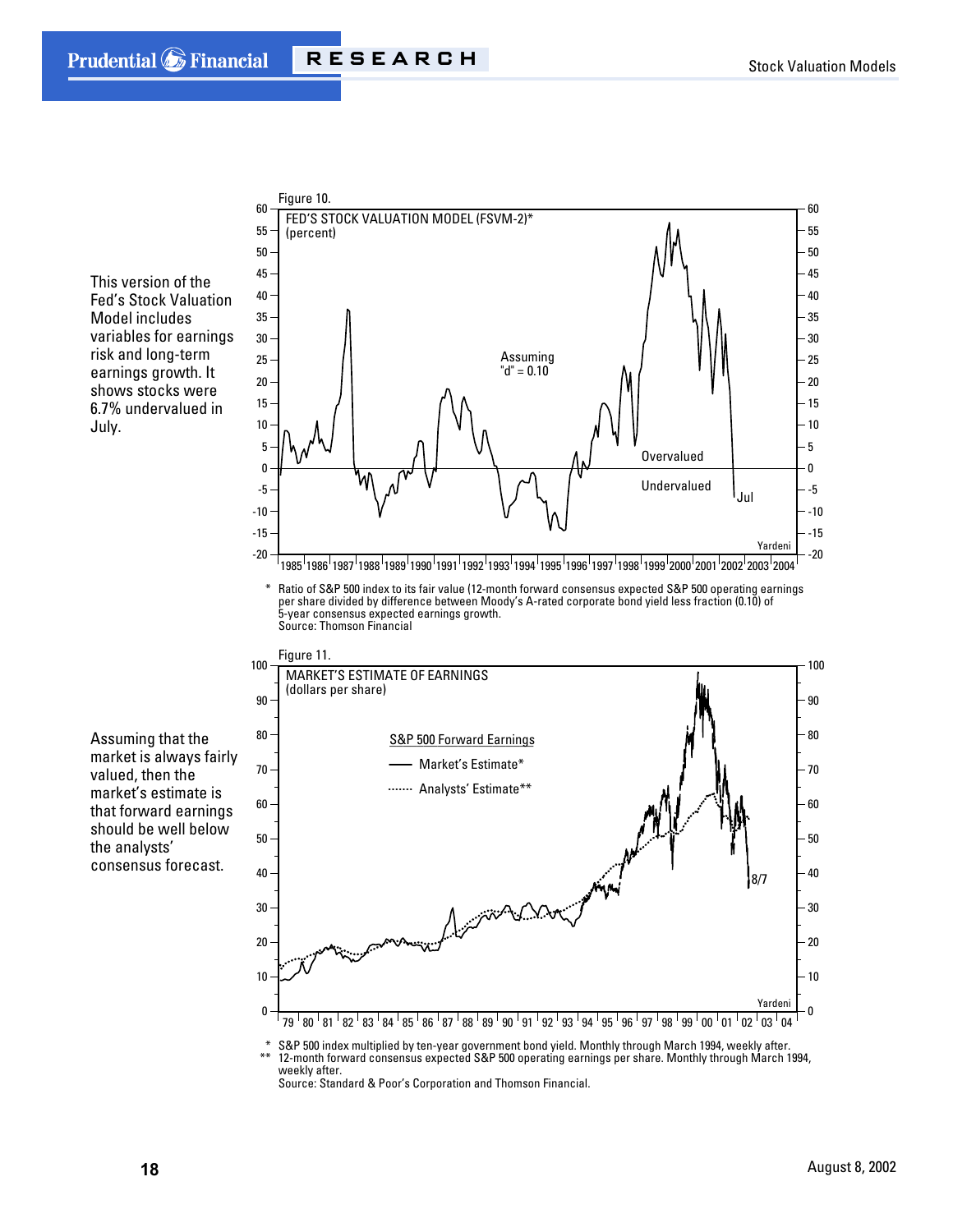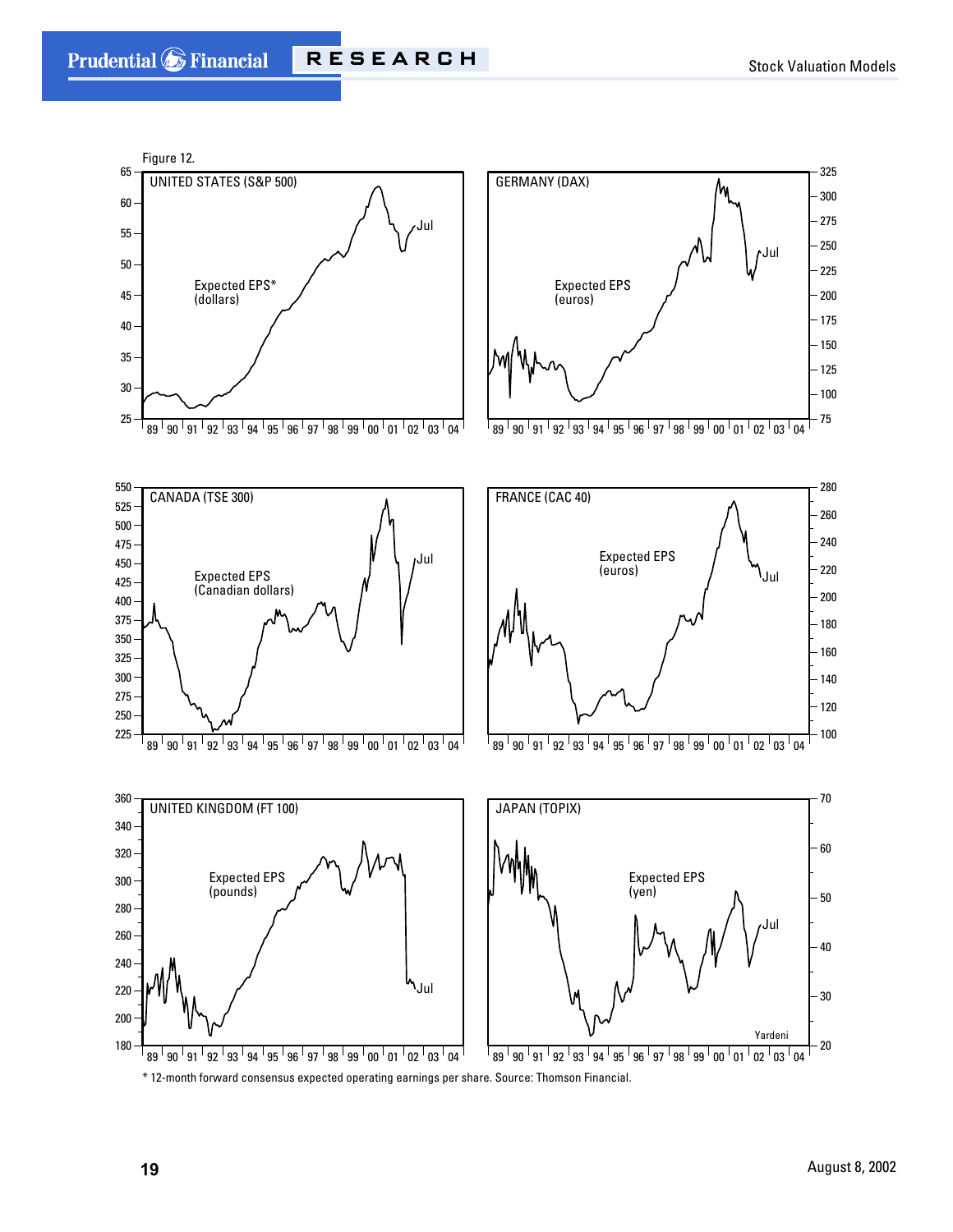